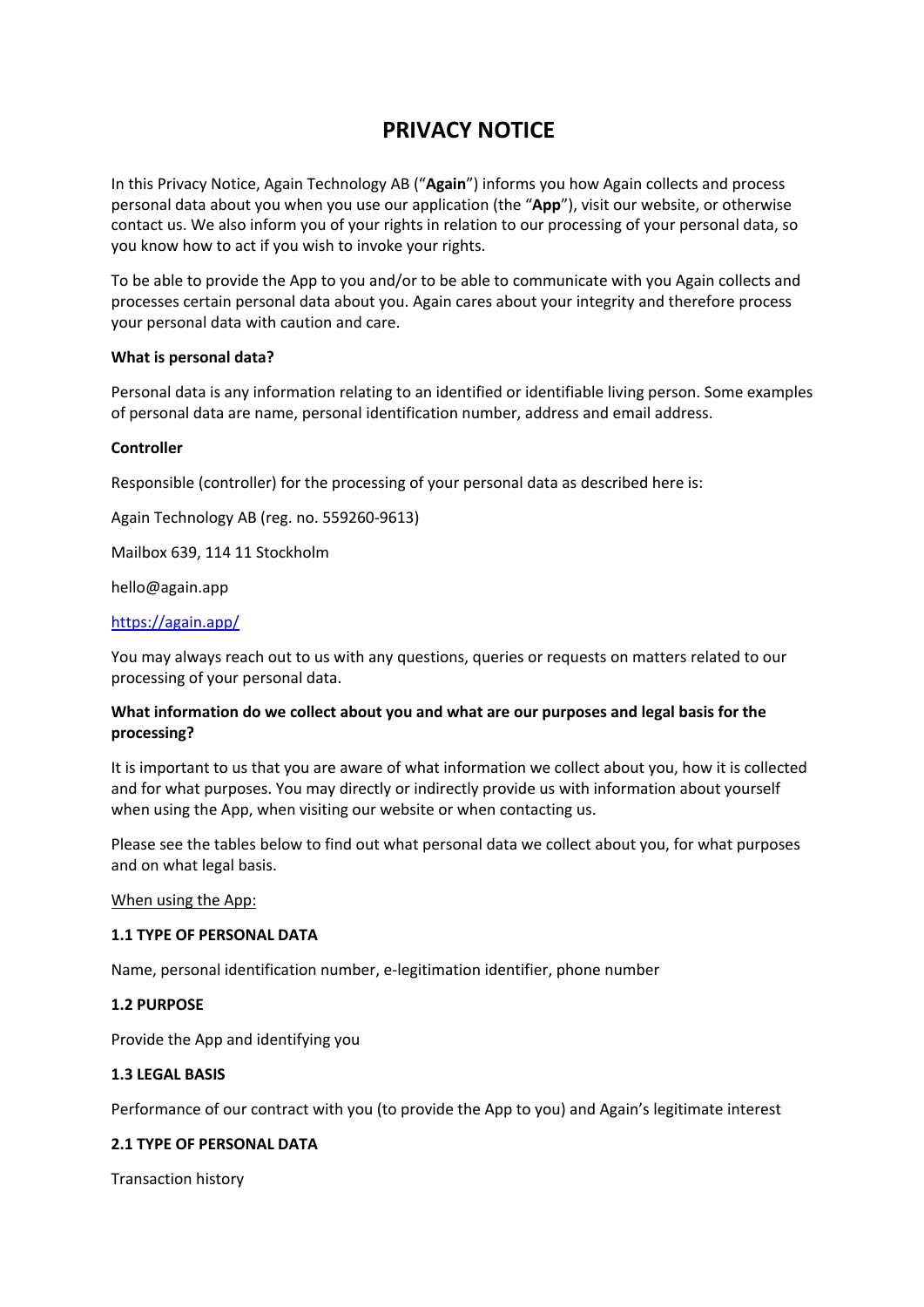## **2.2 PURPOSE**

2.21 Validate that you only add reviews on a transaction that you have actually made and 2.22 analyse user behaviour (only on aggregate and pseudonymised level)

## **2.3 LEGAL BASIS**

Again's legitimate interest

## **3.1 TYPE OF PERSONAL DATA**

Age range, postal code, number of purchases done at companies

## **3.2 PURPOSE**

Provide collaborating companies with anonymised/pseudonymised information about their customers

# **3.3 LEGAL BASIS**

Again's legitimate interest

# **4.1 TYPE OF PERSONAL DATA**

First name and first initial of last name, age range, range of purchases done at companies, average purchase amount purchase frequency range, initial member date of the App, year of first purchase at a company

## **4.2 PURPOSE**

Provide collaborating companies with pseudonymised information about their customers

## **4.3 LEGAL BASIS**

Again's legitimate interest

## **5.1 TYPE OF PERSONAL DATA**

Full name, age, number of purchases done at companies, purchase amount range, purchase frequency, initial member date of the App, date since first purchase at a company

## **5.2 PURPOSE**

Provide collaborating companies with detailed information about their customers

## **5.3 LEGAL BASIS**

Consent

## **6.1 TYPE OF PERSONAL DATA**

Ratings, reviews and comments you have made in the App

## **6.2 PURPOSE**

Provide the App and provide collaborating companies with ratings, reviews and comments about their company

## **6.3 LEGAL BASIS**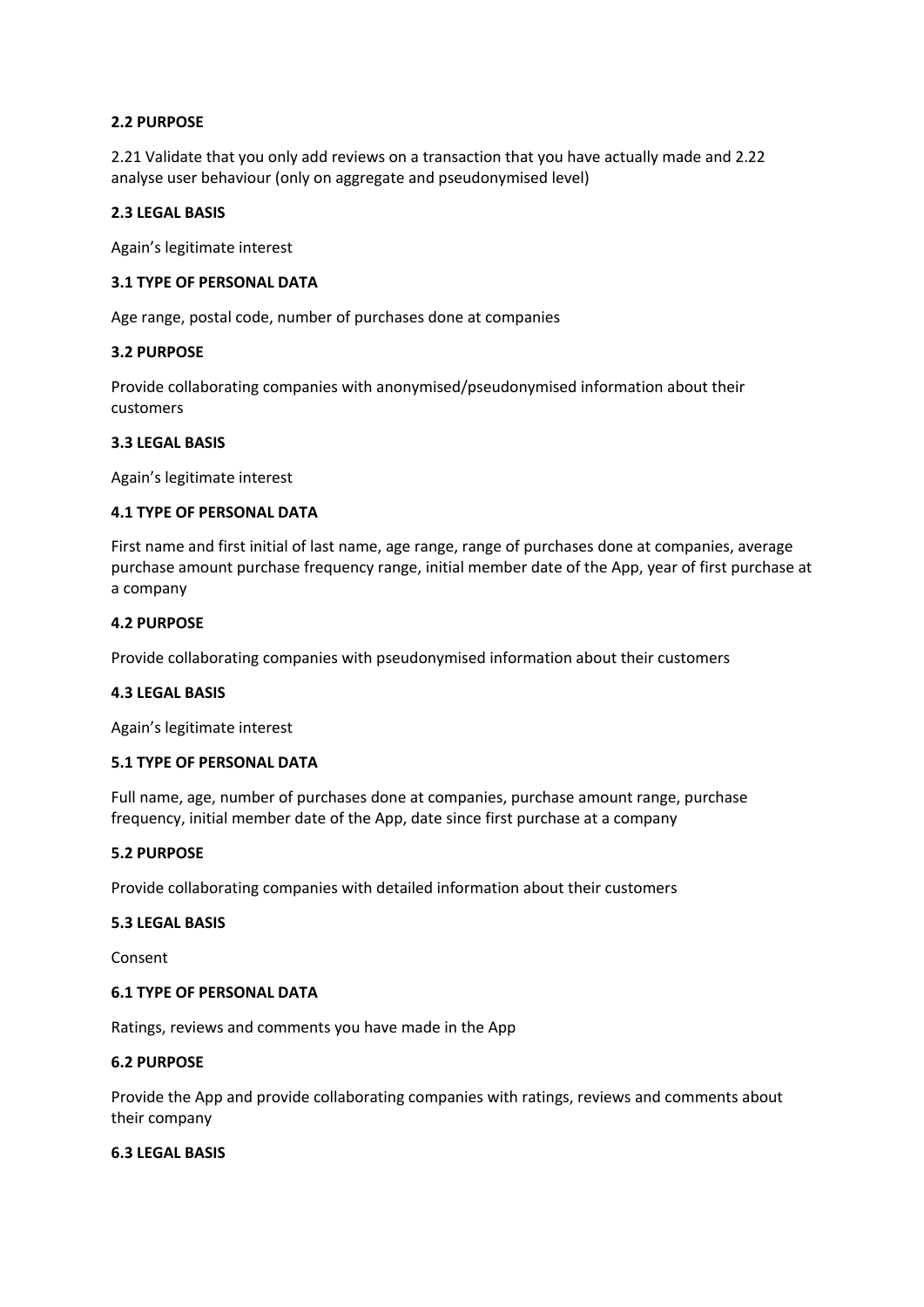Again's legitimate interest

When contacting us

# **7.1 TYPE OF PERSONAL DATA**

Email address, other information you may include when contacting us

# **7.2 PURPOSE**

Communicate with you and respond to inquiries

# **7.3 LEGAL BASIS**

Again's legitimate interest

## **From where will personal data be obtained?**

If you are a user of the App, you may directly or indirectly provide us with information about yourself in connection with your download and use of the App. We may also collect information about you from publicly available official registers. We will also receive information about your transaction history and e-legitimation identifier from external sources such as your bank or third party apps (for example Tink).

If you contact via us or visit our website you may directly or indirectly provide us with information about yourself.

## **What happens if you do not provide Again with any personal data?**

You are not obliged to provide us with your personal data. However, some personal data is necessary in order for the App and the website to function as you might expect. Our possibility of providing the App and/or all its functions to you will therefore be affected if you do not provide us with certain personal data. If you wish to contact us, for example by email, we need to process your personal data such as your email address in order for us to reply to you, meaning that you cannot contact us without providing any personal data.

## **How will Again share your personal data?**

## Other users of the App

If you rate a company where you have made a purchase, write a review of a purchase or comment another user's review, Again will share the rating, the review and the comment to other users of the App.

## Our service providers

Your personal data is shared with our service providers that process personal data on our behalf (processors). Our service providers are our IT and system suppliers and other suppliers providing us with services.

## Our collaborating companies

Your ratings, reviews and comments on other user's reviews may be shared with our collaborating companies, such as Bisnode (to retrieve your postal code). We may also share information, typically anonymized or pseudonymized (i.e. the companies cannot identify you based on the information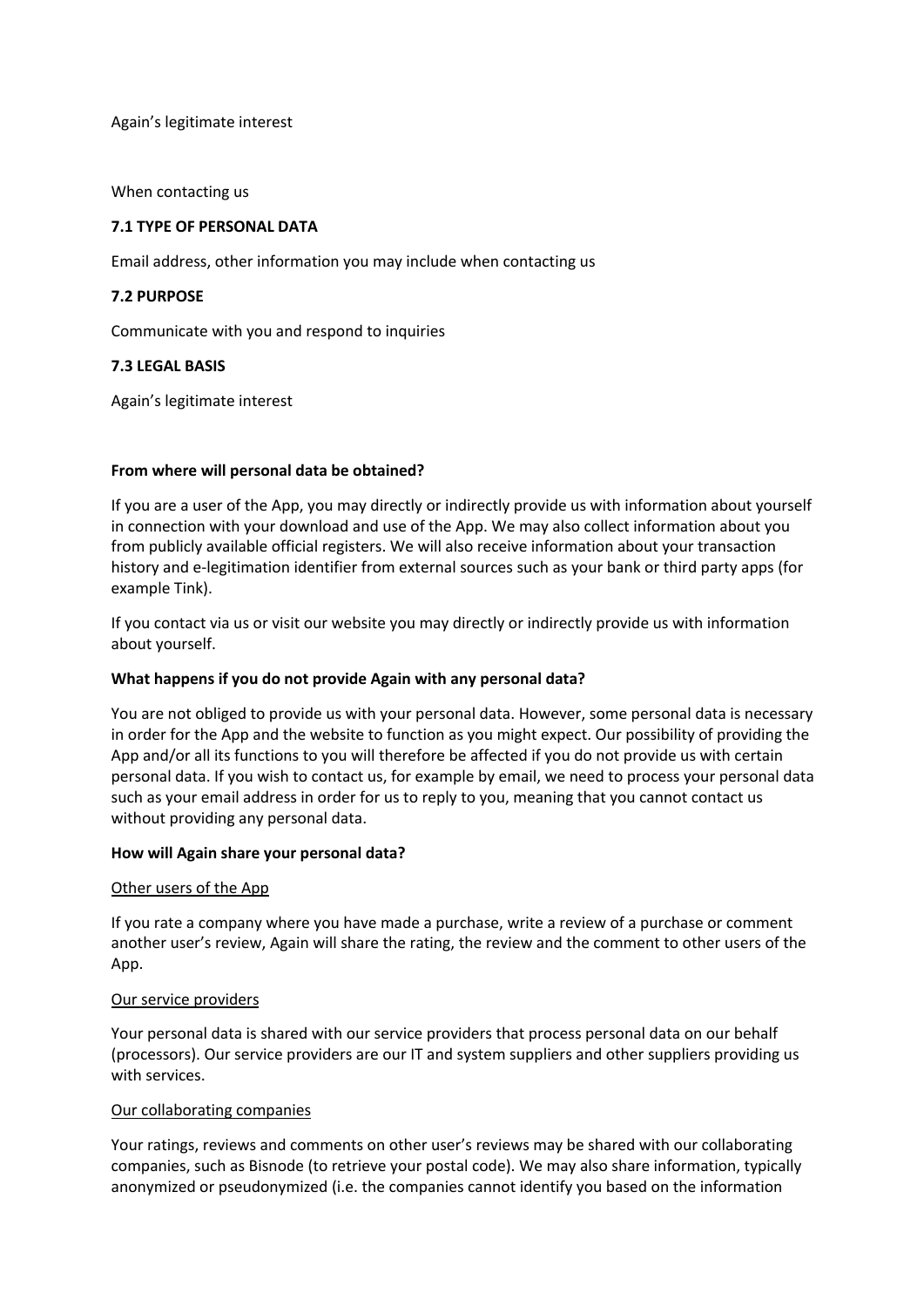alone), about you to collaborating companies. Please note that such companies are responsible (controller) for their own processing of your personal data.

If you provide consent, we can share more detailed information about you to the collaborating companies (such as your full name). You always have the right to withdraw your consent, however this shall not affect the lawfulness of processing based on consent before the withdrawal.

## When sharing is required by law

We may disclose your information if we are required to do so by law or other legal process.

## **Where do Again process personal data?**

We only process your personal data within the EU/EEA.

# **For how long will Again keep your personal data?**

We never process your personal data for longer than permitted according to applicable laws. We will only keep personal data for as long as necessary to serve the purposes as described above under "*What information do we collect about you and what are our purposes and legal basis for the processing?*".

If you are a user of the App, Again will keep your personal data for the time necessary to provide the App to you and to fulfil the purposes described above. If you cease all use of the App and delete all complete or partial copies of the App, or if you are inactive for one (1) year, Again will delete your personal data, unless necessary to fulfil the purposes described above.

If you visit our website, Again will keep your personal data for the time necessary to fulfil the purposes as described above.

If you contact us, Again will keep your personal data as long as necessary to be able to communicate with you in the matter at hand.

In some cases, we may save your personal data for longer than described above in order to fulfil legal obligations or if it is necessary to establish, enforce, or defend legal claims.

## **How do Again protect your personal data?**

Again will secure that appropriate safeguards (legal, technical, and organisational measures) are in place which provide adequate levels of protection of your personal data as required by applicable data protection laws. This applies both internally at Again and externally when we transfer personal data to our service providers.

## **Your data protection rights**

You are always welcome to contact Again by emailing us on hello@again.app if you have questions about out processing of personal data or if you wish to invoke your rights described below.

- You have the right to request information about the personal data processed about you by Again and access to such personal data.
- You have the right to request that Again correct erroneous or incomplete information about yourself.
- You have the right to request erasure of your personal data under certain conditions. In some cases, we must save your personal data owing to legal requirements or if we need to retain certain data in order to establish, enforce or defend a legal claim.